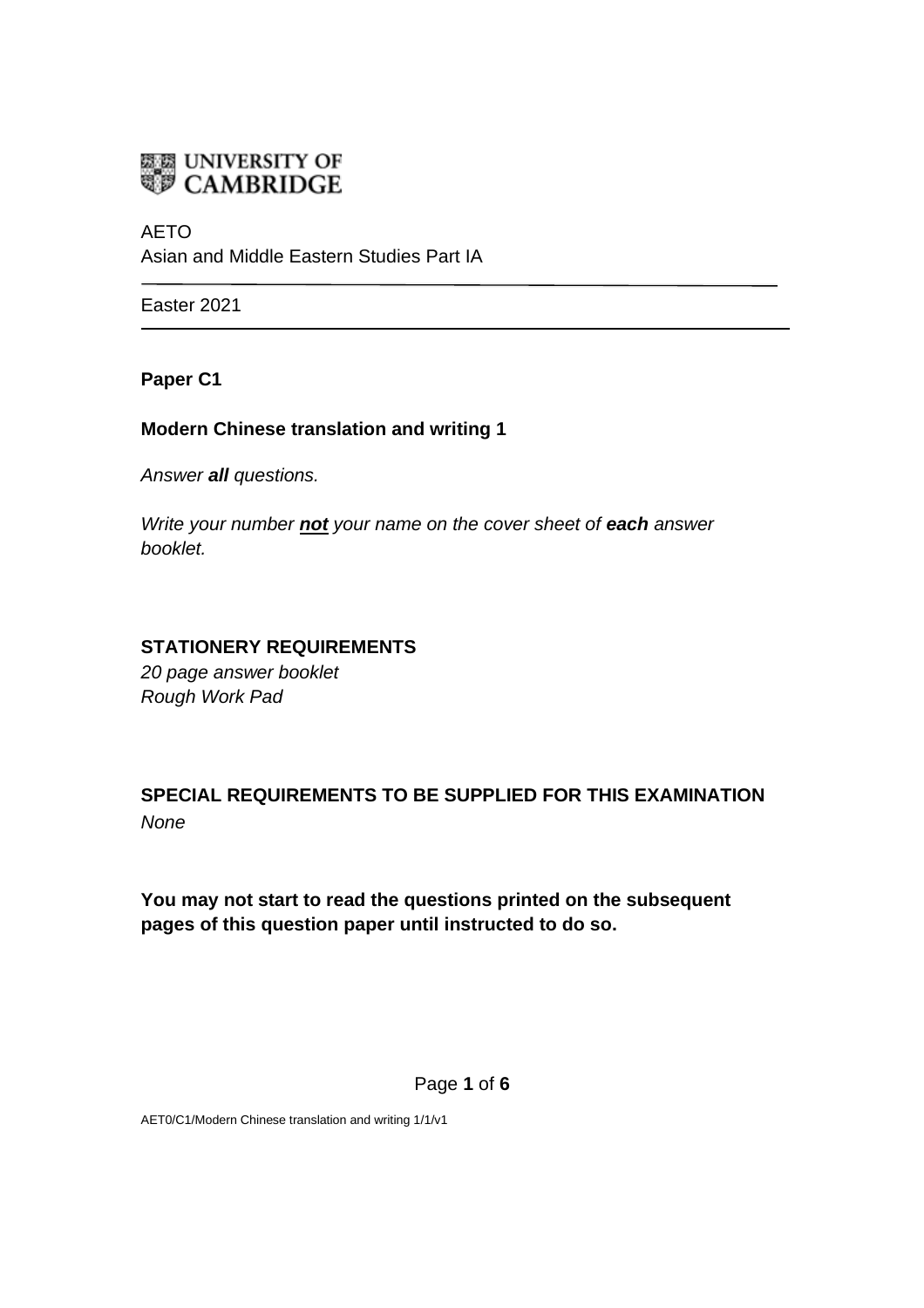### **1. Grammar**

### **A. [20 marks]**

After each of the following sentences, there is a word or phrase in brackets. In each sentence, there are four positions marked by A, B, C and D. Please indicate which you think is the most appropriate position  $- A$ , B, C or D – for the word in the brackets.

**Example:** (x) 他们 **A** 一起 **B** 去长城 **C** 旅游 **D** 过。 (没有)

If you think **A** is the most appropriate position for '没有', then write (x) **A** on your answer sheet.

**(1)** 看来要想 **A** 考好,不但要认真 **B** 复习,还 **C** 注意考试的方法,否则会 做的题也没时间做 **D** 了。

(得)

**(2)** 无论是普通杂志,还 **A** 是有名的小说,只要 **B** 打开它们,你 **C** 会发 现,世界上 **D** 有那么多有意思的事情和不一样的生活。

### **(就)** (就)

- (3) A: 很多时候, 我都习惯 A 根据 B 过去的经验做事, 可惜, 经验不全是 对的。
	- B: 遇到 **C** 不能解决的问题时,我们应该试 **D** 走以前从来没走过的路, 也许这样就找到解决问题的方法了。

(着)

#### Page **2** of **6**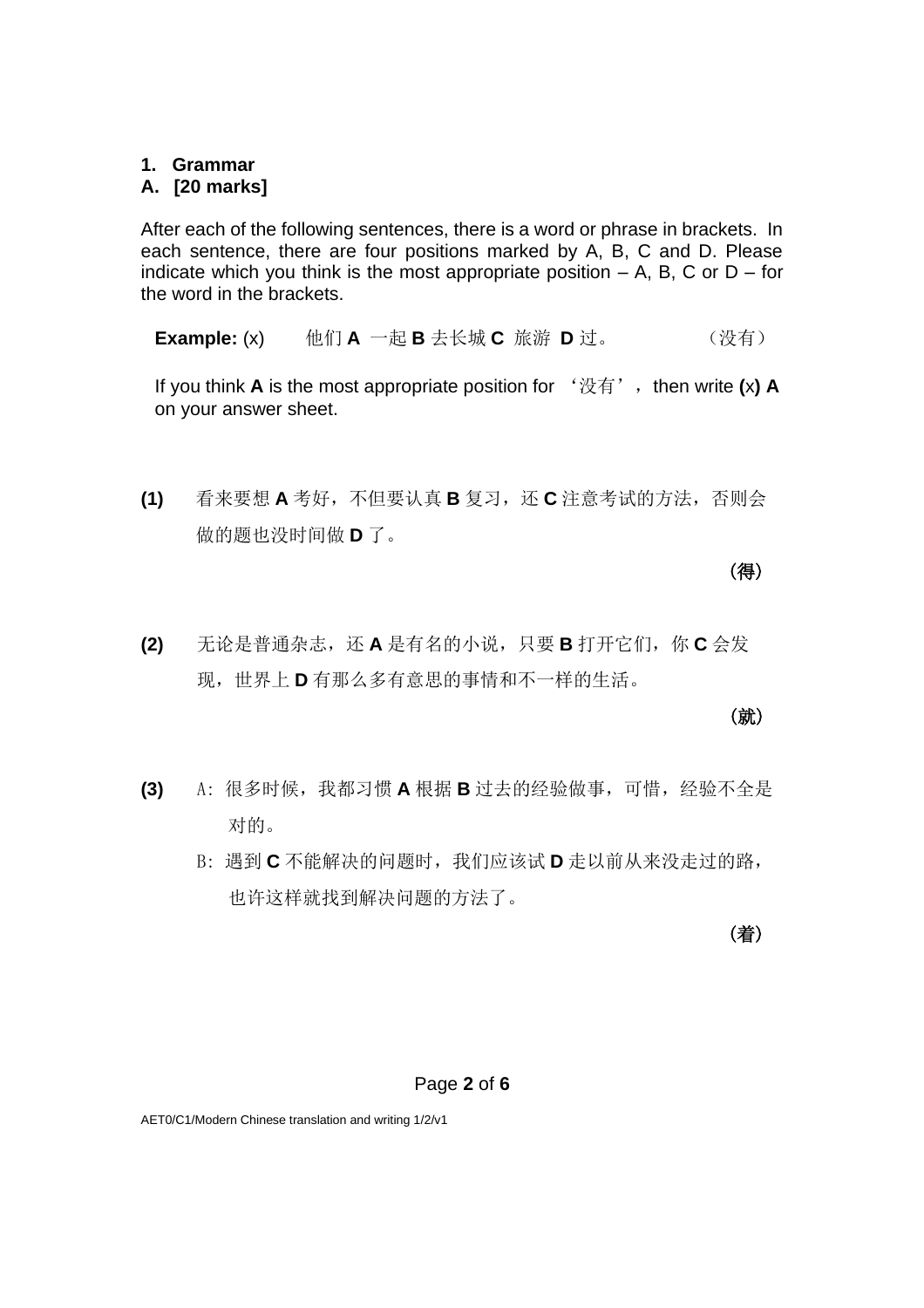**(4)** 世界上没有两片完全 **A** 相同的叶子,同样 **B**, 世界上也没有两个一样的 人。所以,我们要根据不同学生的特点选择 **C** 不同的方法,我想这应该 是最不容易做 **D** 到的。

**(5)** 人人 **A** 都会使用语言,但是 **B** 怎么用语言把话说好 **C** 是一门艺术。看 一个人怎么说话,**D** 可以准确地知道他是一个什么样的人。

**(6)** 经过这段时间的学习 **A**,他的汉语水平提高 **B** 不少,不但可以听懂 **C** 一些较短的句子,还可以简单地对话,现在即使不用翻译也能理解 **D**

(了)

**(7)** 老张这个人总是很准时,开会从来不迟到的。今天到现在还没来 **A**,一 定是有 **B** 事情,你打个 **C** 电话问问他 **D** 吧。

(什么)

**(8)** 茶在中国有几千年的历史,是中国 **A** 最常见的饮料。最早的时候,茶 **B** 被当作一种药,而 **C** 不是 **D** 饮料。

(只)

(TURN OVER)

#### Page **3** of **6**

大概的意思。

(地)

(却)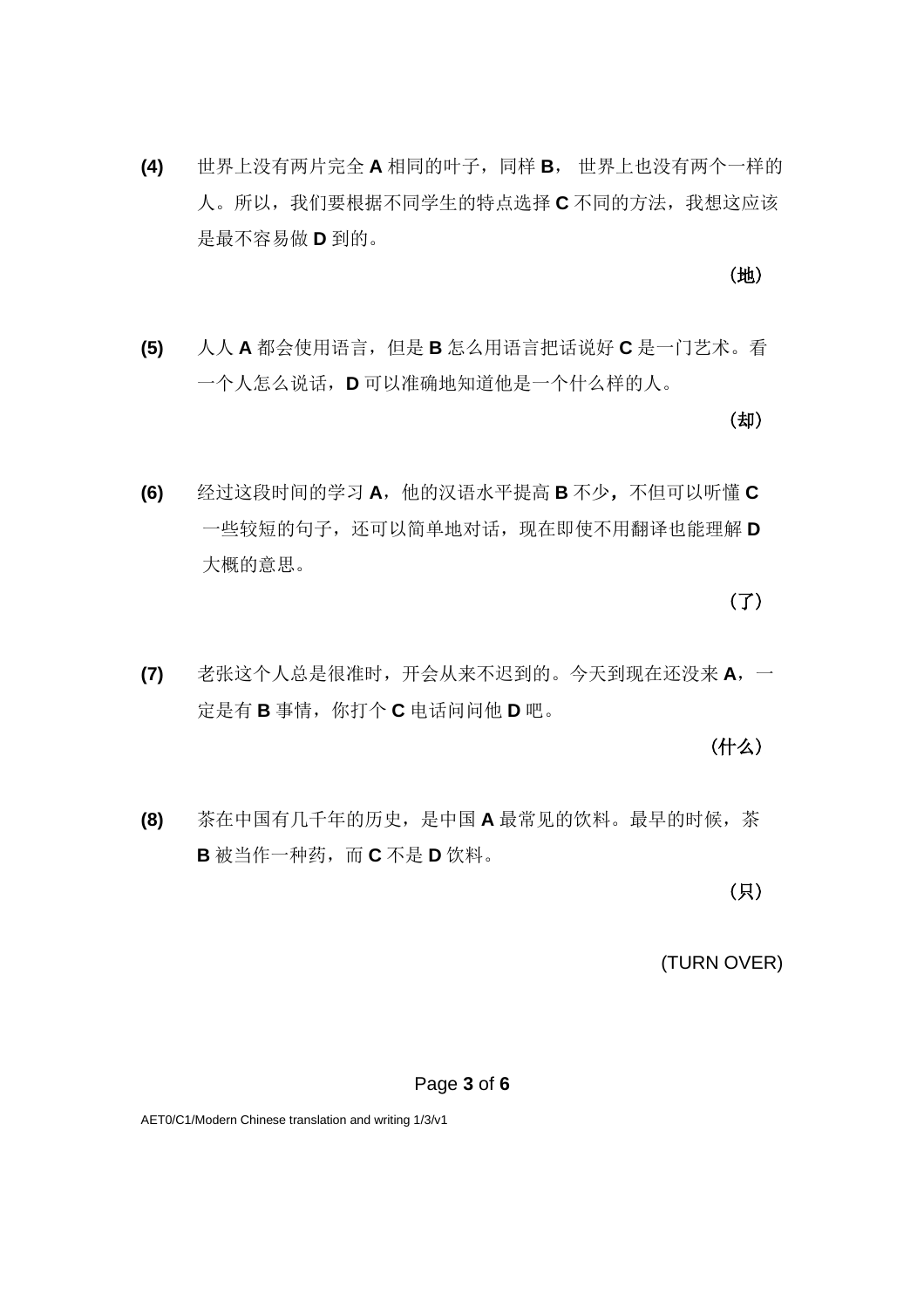**(9)** 我认真考虑了 **A** 一个晚上,也打电话和父母商量过了,最后 **B** 决定不去 那家公司了。我想继续 **C** 留在北京,看看 **D** 有没有别的机会。

(还是)

**(10)** 保护地球环境 **A** 不是一件离我们很远、**B** 很难做到的事情。其实,我们 只要注意一下身边的小事就可以。**C** 比如,出门时记得关灯、**D** 电脑, 这样可以节约用电。

(并)

### **B. Fill in the blanks [20 marks]**

There are blanks in the following sentences, and in each blank, ONE character is missing. Fill in the blanks with the most appropriate character.

**Example:** (x) 他的汉语\_\_\_\_\_\_我的英文好。

If you think  $E$  is the most appropriate word for the blank, then write  $(x)$   $E$ on your answer sheet.

- (1) 不管是上课、上班,还是开会,准时\_\_\_\_\_\_非常重要。
- (2) 我喜欢现在住的地方很方便,不像以前住的地方,附近

一个超市也没有。

- (3) A: 我病了,可是明天还想来上班。
	- B: 不行。我觉得你\_\_\_\_\_\_\_\_\_\_\_\_\_\_\_\_\_\_\_\_\_\_去医院看一下。
- (4) 他汉语说得太好了, \_\_\_\_\_\_ \_\_\_\_\_\_ 跟中国人一样。

#### Page **4** of **6**

AET0/C1/Modern Chinese translation and writing 1/4/v1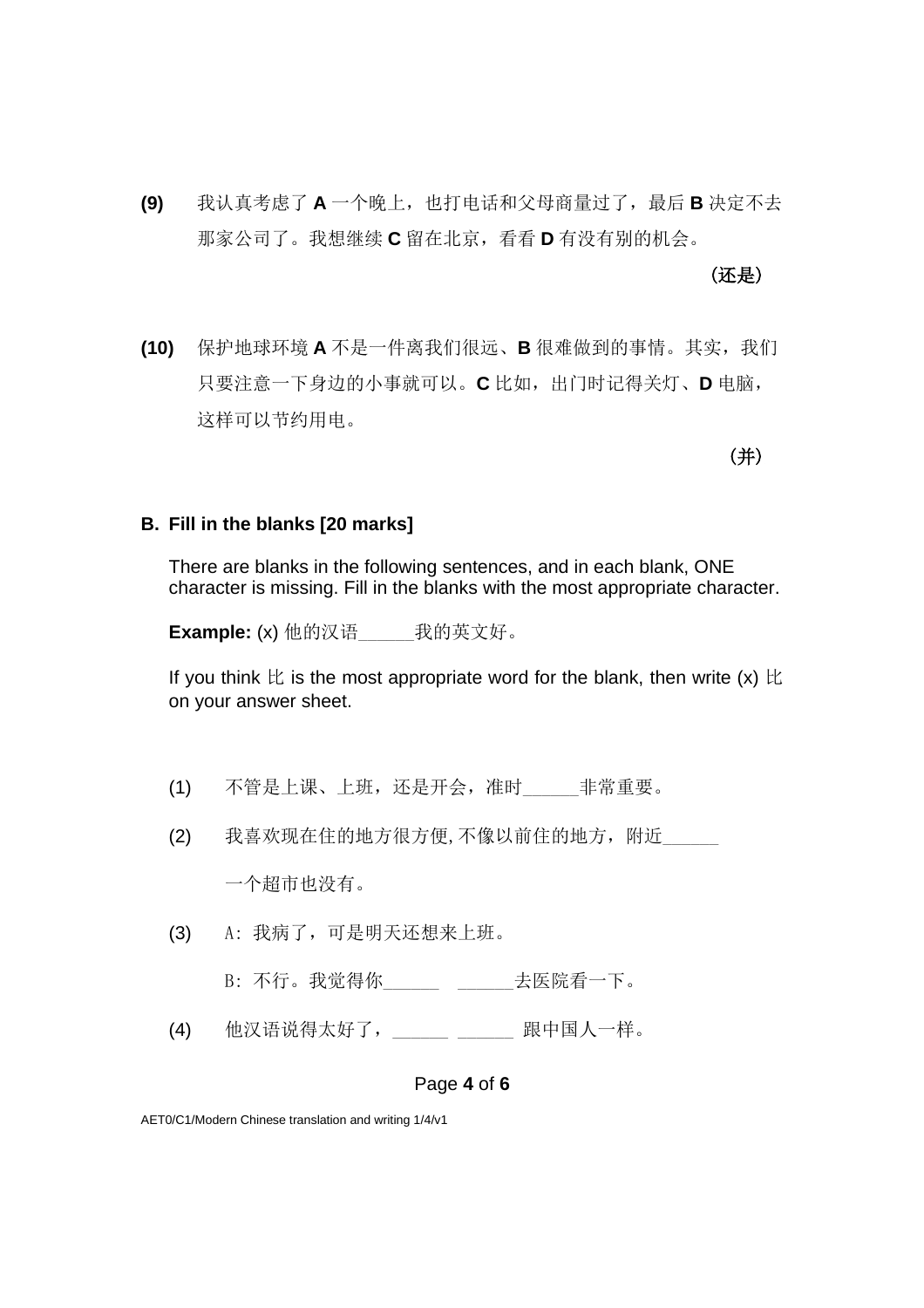- (5) 当我们帮助别人时,不但会\_\_\_\_\_\_别人感到\_\_\_\_\_\_关心,我们自己 也会感到更快乐。
- (6) A: 你\_\_\_\_\_\_ \_\_\_\_\_\_还没到啊?我已经等了你一个小时了。 B: 别生气,我马上就到门口了。
- (7) 听说伤心难过的时候吃块儿巧克力能\_\_\_\_\_\_\_人的心情变\_\_\_\_\_\_愉 快。
- (8) 任何成功都要通过努力\_\_\_\_\_\_能得到。
- (9) 这件事你最好 问一下王老师,然后 做决定。
- (10) 上个月你\_\_\_\_\_\_ 换工作,怎么现在\_\_\_\_\_\_ 想换了?

# **2. Translation [35 marks]**

Translate the following sentences into **Chinese**; characters should be used. Where characters are written incorrectly or omitted, appropriate credit will be given if a correct transcription of the word is given in *pinyin.*

- (a) Yesterday, he was online the whole night and didn't sleep a wink. As a result, he is unable to come to class today.
- (b) Little Wang has many hobbies, such as doing Taichi, Chinese calligraphy and painting. He also likes sports, especially swimming.

(TURN OVER)

Page **5** of **6**